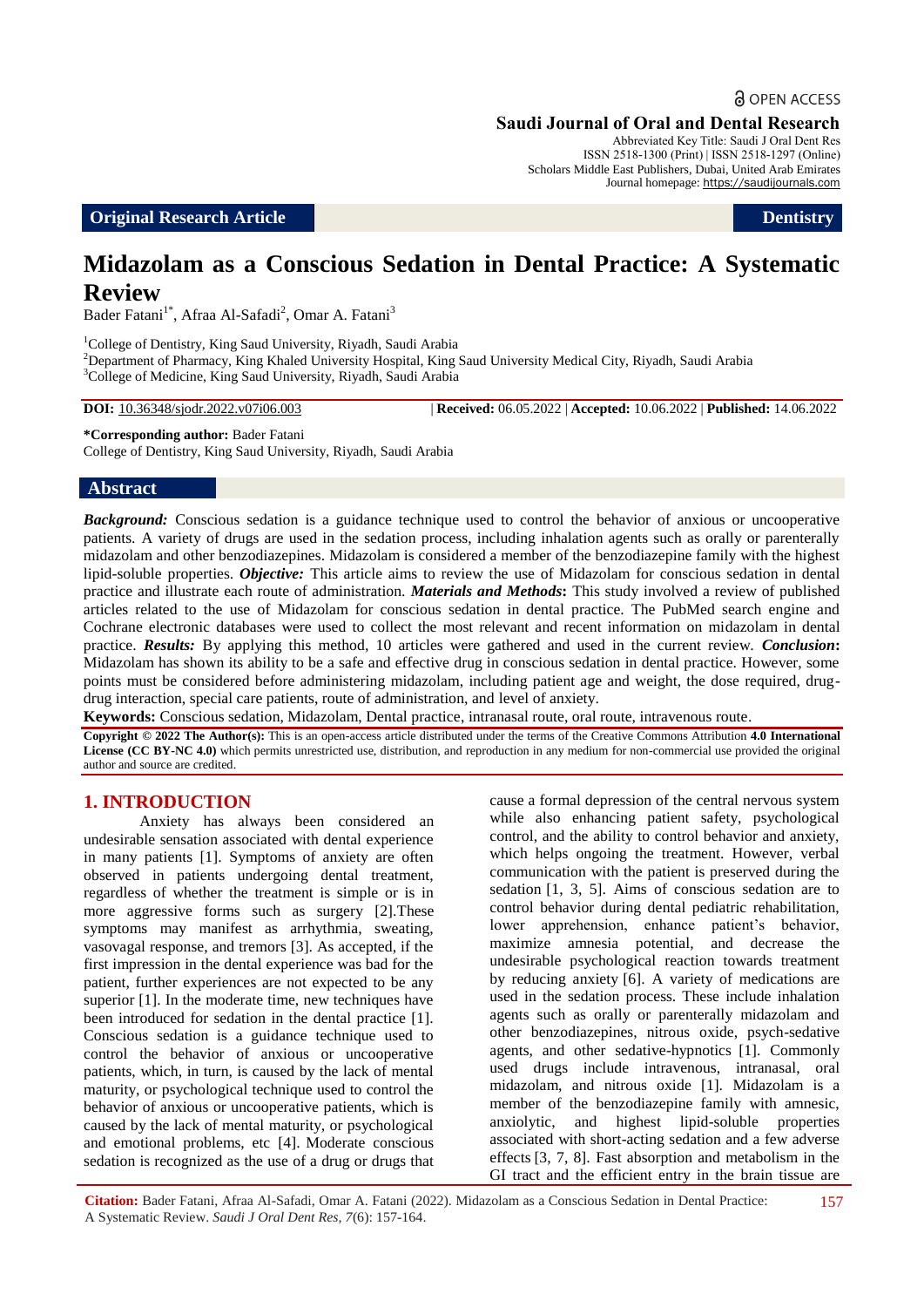attributed to its lipophilic nature [8]. Midazolam is generally used as a premedication for dental fear, pediatric patient, and oral surgery [9]. The advantages of midazolam include an excellent safety profile, good haemo-dynamic stability, rapid onset, dose-dependent anxiolysis, fast action, and anterograde amnestic effect [10, 11]. The indications for using midazolam include premedication, sedation in anesthesia, conscious sedation, sedation in intensive care, and management of status epilepticus [12]. Presently, oral administration is the most common form of midazolam for sedation in young patients [7]. However rectal administration has shown a faster onset compared to oral administration due to its rapid absorption [8]. The efficiency of oral sedation in children depends on weight, age, time of day, temperament, and level of anxiety [8]. In this article, we will review the use of Midazolam for conscious sedation in dental practice and illustrate each route of administration.

## **2. MATERIALS AND METHODS**

This study involved a review of published articles related to the use of Midazolam for conscious sedation in dental practice. Various databases like PubMed, Cochrane electronic databases, and web of science were used to collect the most applicable and recent information on midazolam in dental practice. A

search set was applied to combine a range of keywords: (Midazolam) and (Conscious sedation) and (Dental practice). By using this method, Midazolam aimed at conscious sedation articles and studies were obtained. Additional studies were also gathered from Google Scholar. In inclusion criteria, we included all papers discussing the usage and routes of administrations of midazolam for conscious sedation in dentistry, including systematic reviews, meta-analysis of randomized controlled trials, case reports, series, and cohorts' articles. PubMed Central indexed publications were included if they described the following: 1) Midazolam administration routes, 2) Conscious sedation in dental practice, and 3) Mechanism of action of Midazolam. On the other hand, articles were excluded if they were related to 1) Midazolam uses in other specialties other than dentistry, 2) Midazolam uses non-related to conscious sedation. We excluded all Midazolam articles nonrelated to conscious sedation and papers non-related to dental practice. The initial search revealed 92 articles related to the usage of midazolam. After removing duplicates and records papers that did not match the above selection criteria, the most significant studies were chosen and used in this review. The review was conducted by studying 10 articles related to the use of midazolam for conscious sedation in dental practice (Fig-1).



**Fig-1: Study flow chart**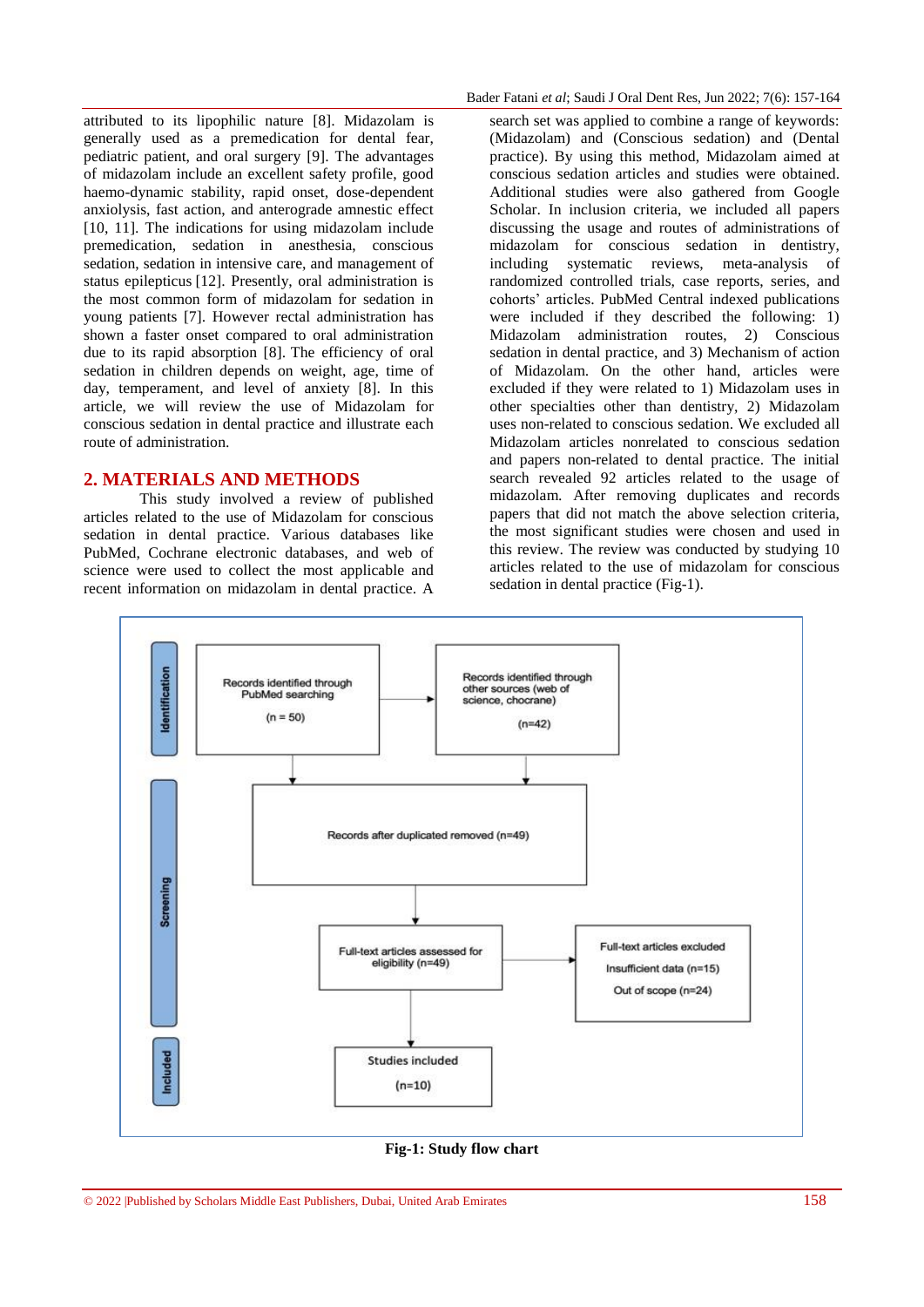#### **3. Mechanism of action**

Mediators responsible for stress such as catecholamines, glucocorticoids, corticotrophinreleasing hormone, and adrenocorticotropic hormone are produced by the body through the Hypothalamus-Pituitary-Adrenal (HPA). All these mediators are responsible for increasing cellular metabolism, mental activity, heart rate, and blood pressure. After stress exposure, it requires about 15 to 20 minutes for cortisol to reach the bloodstream and an additional two minutes

to reach the saliva [10]. Benzodiazepines retain an electronegative halogen substituent that is essential for providing hypnotic and sedative effects. Midazolam is a member of the benzodiazepine family with short-acting properties affecting Gamma-Aminobutyric Acid (GABA-ergic) transmission, which, in turn, induces responses in the central nervous system [13, 14]. Enzymes involved in the metabolism and metabolites of midazolam are demonstrated in (fig.2) [13].



**Fig-2: Enzymes involved in the metabolism and metabolites of midazolam [13]**

# **4. Midazolam in pediatric patients**

Treatment of young children is known to result in some difficulties, especially in dental practice. The children are suggested to be uncooperative and more anxious between 3 and 7 years however, this anxiety reduces as their age increases [10]. Dental explorer, extraction forceps, syringe carpules, and rubber dam punch has proven to be causes of increasing children's anxiety about dental care [10]. Children's anxiety about dental care could cause behavioral management problems for the dental practitioner [15]. A positive approach to the child and performing effective dental treatment are some of the responsibilities of a pediatric dentist. [10] Uncooperative children belong to the category that requires supplementary invasive procedures and common methods as conscious sedation [6, 10]. A study was directed to determine the safety and effectiveness of 3 different doses of midazolam for conscious sedation in 2 to 4-years-old pediatric children with multiple dental treatments and negative behavior. According to the findings, sedated children demonstrated more positive behavior at the beginning of the appointment and during the local anesthesia administration [16]. In addition, a study proved that Oral midazolam at a dose of (0.15-0.70 mg/kg) might be an acceptable and safe method of sedation for pediatric patients [17]. Another study in Israel was carried out to inspect the recovery time for children who had conscious sedation with oral or rectal midazolam. The study illustrated that the time to discharge the patient after midazolam sedation was related to the child's weight and age and the overall amount of administered midazolam. However, sedation was found to have a negative effect on behavior in 43.6% of the patients[8].

#### **5. Midazolam in oral surgery**

Midazolam has been well recognized as an appropriate sedative option in dental surgery [14]. Midazolam could be used as an addition to pain control when severe pain is anticipated, which could lead to improved acceptance of treatment by the patient, reduced pain, and less consumption of analgesics [14]. Studies have shown that when experiencing surgery or dental treatment, up to 60% of all children may present with negative behavior [18]. A dental extraction is considered an aggressive procedure in many patients, especially in children [19]. A study in China aimed to evaluate the effectiveness of midazolam to control anxiety in third molar extraction surgery. As per the findings, midazolam could be effective in controlling anxiety during third molar extraction surgery [3].

#### **6. Midazolam in elderly and special care patients**

Few articles have discussed the effect of midazolam in elderly and special care patients. These included a study in Sweden to evaluate the treatment after oral administration of midazolam for dental patients with major neurocognitive disorders. The results showed rare unfavorable side effects, such as hyperactive and drowsiness [9]. Another study was conducted to assess the effectiveness of Midazolam in the dental treatment of patients with neurological diseases. Midazolam was found to be effective in 89% of dental procedures in patients with behavioral and neurological disturbances. However, it ended up reducing effectiveness for patients' behavioral and neurological disturbances. However, Midazolam had reduced effectiveness for patients with autism [20].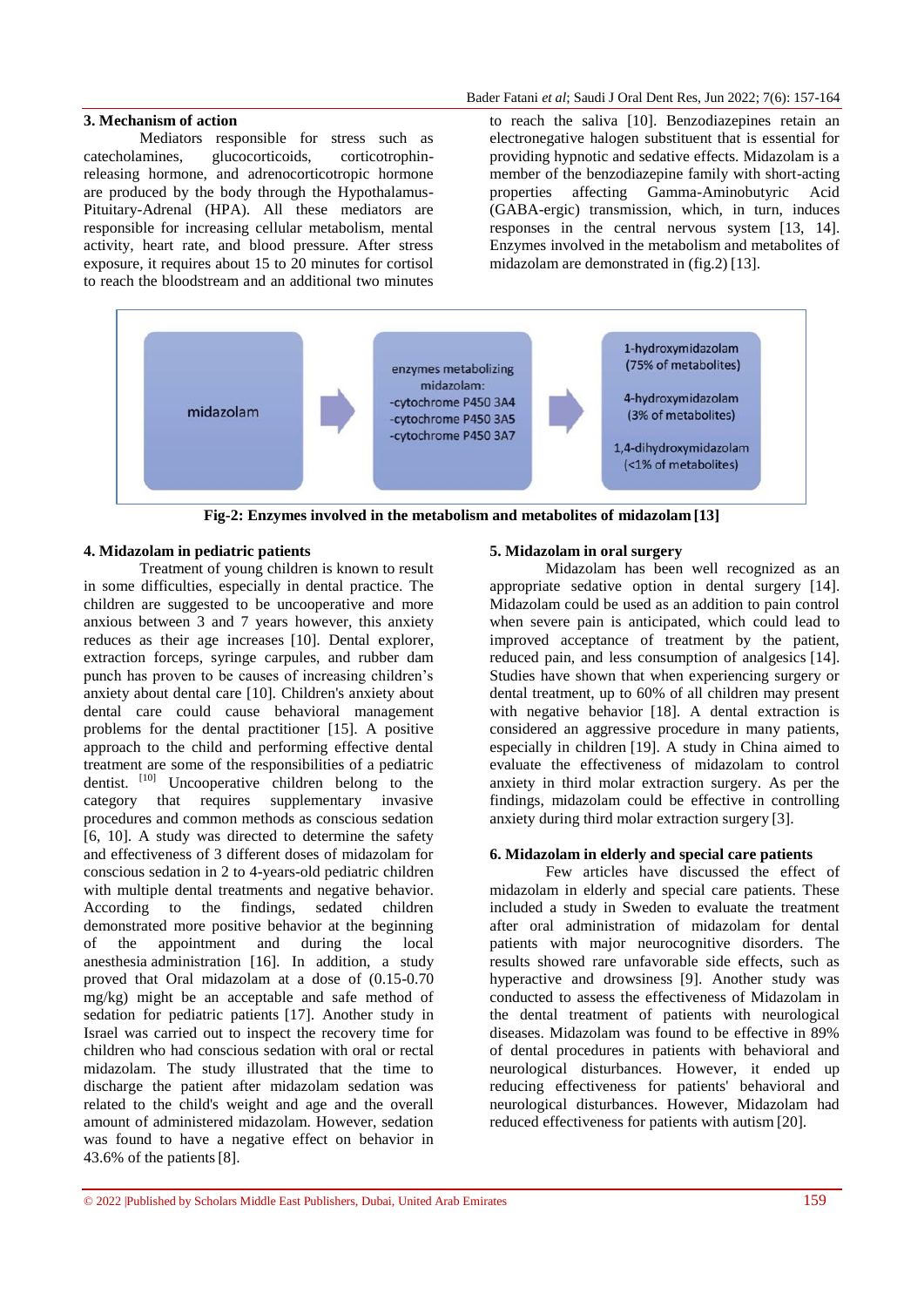## **7. Oral route**

The oral route is considered the easiest and most universally accepted technique of drug sedation [6]. Oral sedation is preferred for many reasons. For example, it is fairly inexpensive, can be administered easily, and does not require injection as for IV, or child cooperation as for inhalation sedation. However, it carries a risk of over sedation since determining the appropriate dose is difficult. In addition, it is associated with a longer recovery and duration of onset compared to other routes of sedation [6, 19]. Oral route is advocated for relatively short dental procedures associated with anxious patients [6]. This technique is considered safe alone and produces effective conscious sedation in the dental treatment of pediatric patients. Meanwhile, oral midazolam is commonly preferred because it is more easily accepted by children [21]. An article aimed to review the effect of oral administration of midazolam sedation in a group of uncooperative pediatric dental patients and analyze the effect of child age on the treatment results and safety. It was found that oral midazolam for conscious sedation at a dose of 0.50 - 0.75 mg/kg is safer and more effective in pediatric dental patients above three years of age [22, 23].

### **8. Intranasal route**

Intranasal midazolam has gained a lot of popularity for patients who cannot cooperate with IV cannulation [19]. This technique is administered by a

mucosal atomizer device (MAD) (fig. 3) and can be absorbed rapidly into the systematic circulation due to the high vascularity of the nasal mucosa [10, 19, 24]. The main advantage of this technique is that its duration onset is three times faster than oral sedation because of its rapid absorption [19]. Meanwhile, it also reduced the risk of children spitting out the medication outside the mouth [19]. A study was conducted to measure the safety and effectiveness of using intranasal midazolam in a concentrated form for pediatric patients. The results demonstrated that in selected cases, intranasal sedation offers an effective and safe substitute for general anesthesia in short invasive procedures that is restricted to one or two quadrants in pediatric patients [25]. Another article was aimed to compare and evaluate intranasal and oral midazolam for the effect on the time of onset, behavior, efficacy, safety for dental patients, and maximum working time. The results demonstrated that the mean onset time was about three times faster with the intranasal route compared to the oral route and that the mean working time was about 10 minutes longer with the oral route than it was with the intranasal route. Generally, the behavior under oral administration and intranasal administration was similar. However, toward the end of the dental appointment, less sleep and more movement were exhibited in subjects under the intranasal route than those under the oral route. Vital signs were all stable during the procedures and no significant differences were found between intranasal and oral administration [26].



**Fig-3: Demonstration of mucosal atomizer device (MAD) [27, 28]**

## **9. Oral versus intranasal administration**

Several studies have compared the use of oral and intranasal midazolam for conscious sedation. Among these studies, a study was carried out to compare the efficacy and safety between oral and intranasal administration of midazolam in healthy children by evaluating their behavioral and

physiological reactions. According to the results, both procedures have similar behavioral results. The oral group demonstrated an improvement in crying and behavior early in the session; furthermore, the providers considered oral sedatives to be more effective compare to intranasal sedation [29].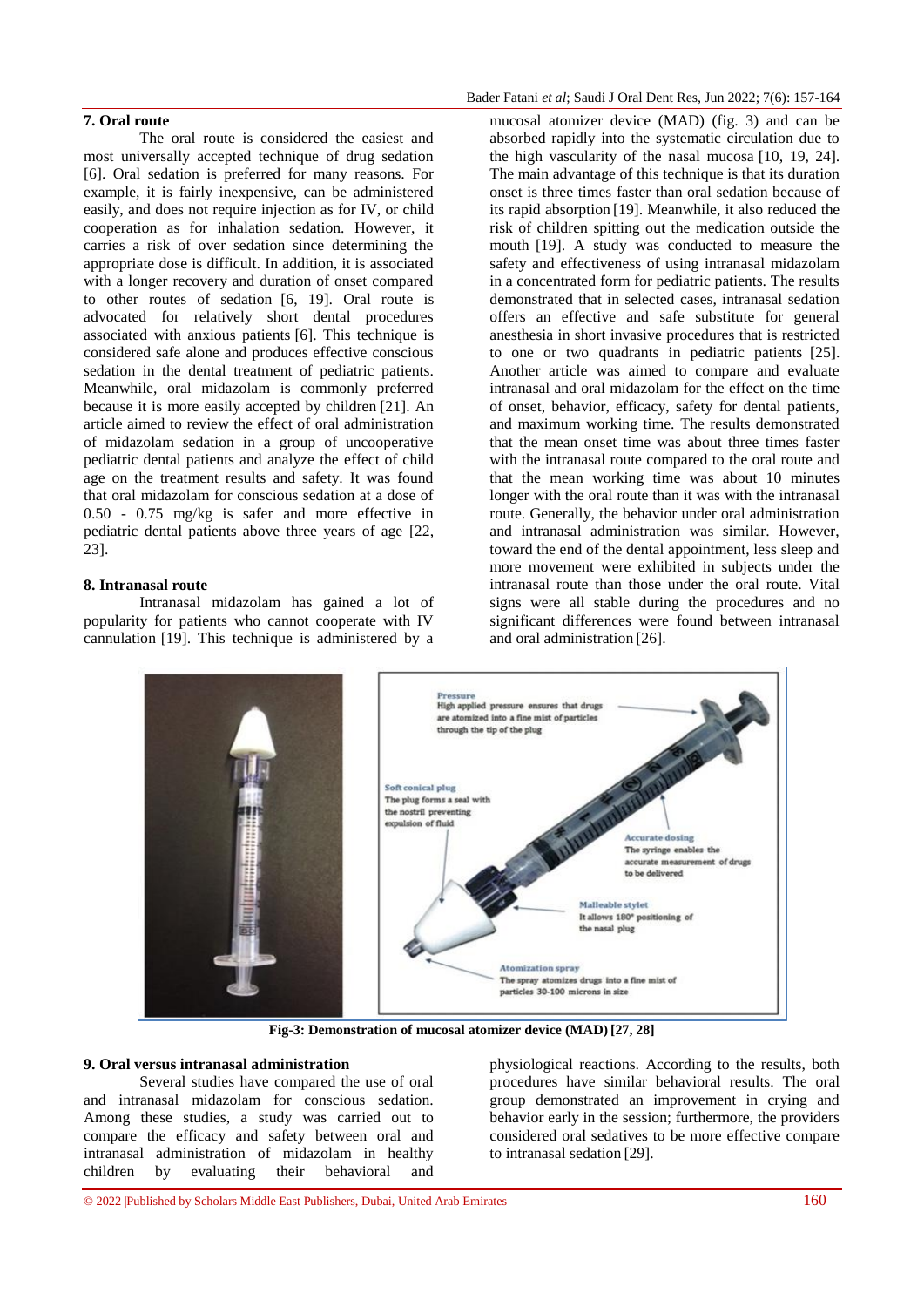# **10. Sublingual route**

Sublingual mucosa has a high permeability that contributes to a high systematic absorption compared to the parental routes (fig.4). [10]. A study that was conducted to compare the behavior and dental anxiety during sublingual and intranasal midazolam

revealed that sublingual and intranasal routes of midazolam were equally effective in reducing dental anxiety [10]. However, another article concluded that premedication with sublingual midazolam is more effective than the oral route in children [30].



**Fig-4: Demonstration of transmucosal drug delivery [31]**

#### **11. Intravenous route**

Intravenous midazolam is preferred due to the continuous venous access that improves the overall safety by permitting rapid injection of any medication such as flumazenil (antagonist), if necessary. Additionally, intravenous routes permit a gradual adjustment of midazolam, which limits the risk of over or under sedation by allowing the clinician to control the level of sedation for each individual patient [32]. A study was conducted to determine the frequency, nature, and sequelae of complications occurring in patients under dental treatment with intravenous midazolam sedation. The results showed that intravenous midazolam is a safe sedation procedure and suitable for adult patients undergoing dental treatment in primary care when administered by skilled personnel on wisely chosen patients and in compliance with nationally approved guidelines and protocols [11]. Another study was done to evaluate the probability that intravenous midazolam could replace general anesthesia in dental procedures. The results showed that in cases of several dental management issues, the conscious sedation method was not found to be a suitable replacement for general anesthesia [33].

# **12. Safety and Side effects**

Conscious sedation should be applied in consonance with nationally agreed guidelines and protocols to reduce the risk of subsequent harm and overdose [11]. The side effects of midazolam in the British National Formulary for Children are listed as follows: increased appetite, cardiac arrest, muscle weakness, heart rate changes, urinary retention or incontinence, hypotension, involuntary movements, convulsions, vertigo, anaphylaxis, dizziness,

thrombosis, ataxia, laryngospasm, jaundice, bronchospasm, dysarthria, respiratory depression and arrest, gastrointestinal disturbances, blood disorders, dry mouth, skin reactions, hiccups, salivation changes, drowsiness, euphoria, confusion, paradoxical excitement and aggression, amnesia, headache, hallucinations, injection site reactions with intravenous administration, visual disturbances including diplopia, and with intranasal administration, lacrimation, irritation of nasal mucosa, and burning sensation [12]. Overall, the side effects of midazolam are reported to be uncommon. However, hypoxemia and hypoventilation have been associated with high doses [34]. Arterial hypoxemia results due to respiratory depression following overdose which is commonly caused by bolus injection or improper titration [11]. Regarding drugdrug interaction, midazolam has shown its ability to reduce systematic vascular resistance. In addition, there has been some evidence that it may potentiate the antihypertensive effect of B-adrenoceptor blocking drugs [35]. A lot of study's illustrated the safety of using midazolam in the dental practice, including a study in china that aimed to evaluate the safety and effectiveness of oral midazolam combined with nitrous oxide for reducing dental fear in children. The results showed that oral midazolam is harmless and effective for reducing dental fear in young patients, whereas the combination of oral midazolam with 30%-40% nitrous oxide has demonstrated its ability to enhance the behaviors of children throughout the dental treatment. In addition, another study recommended the use of a combination of midazolam and nitrous oxide rather than the use of each drug as an individual due to the benefit of reduction in the dose of midazolam used, which contributes to a better safety profile [1, 36].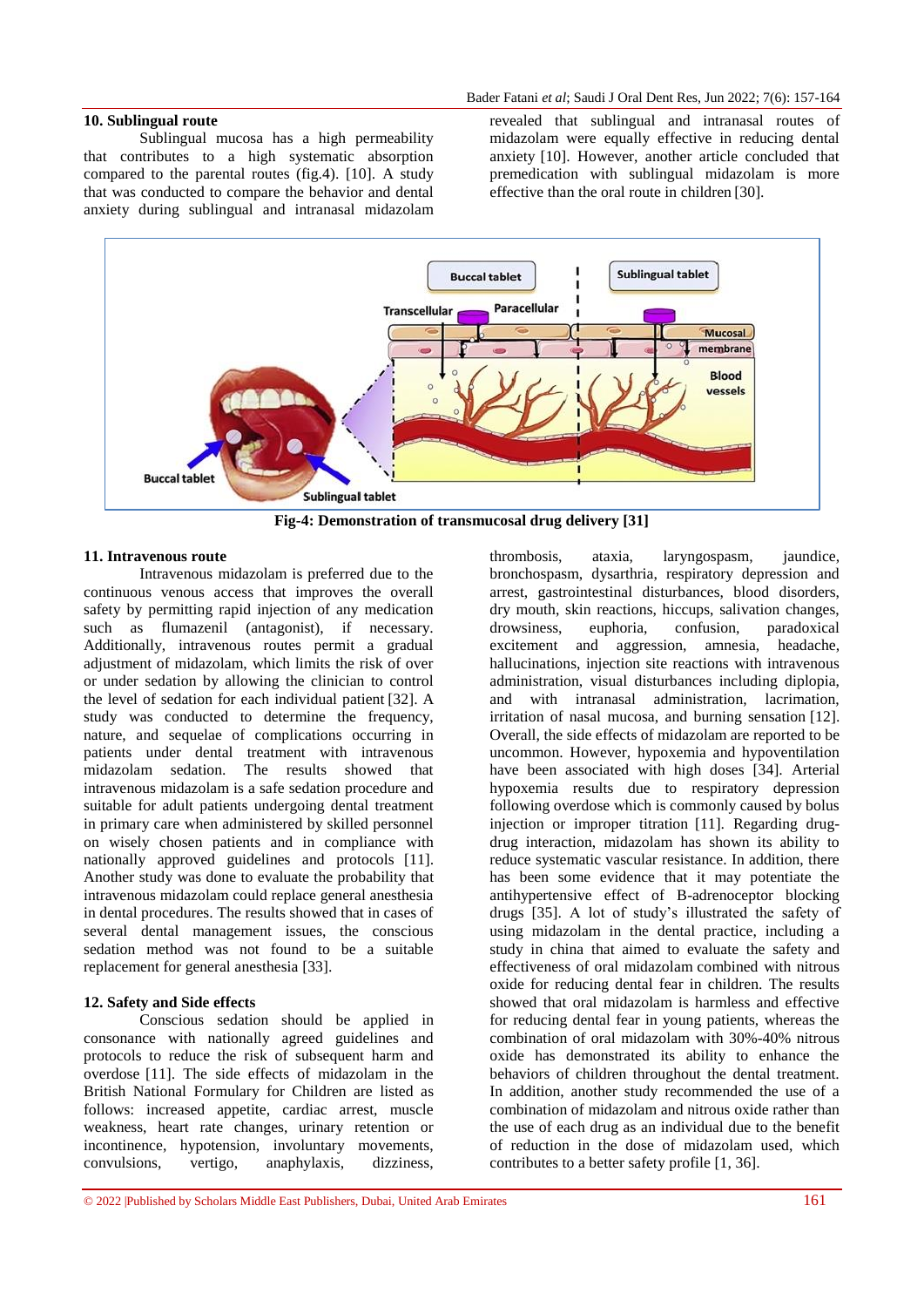# **13. DISCUSSION**

Midazolam has shown its ability to be a safe and effective drug in conscious sedation in dental practice. However, some points must be considered before the administration of midazolam, including patient age and weight, the dose required, drug-drug interaction, special care patients, level of anxiety, and route of administration. The oral route is advocated for relatively short dental procedures associated with anxious patients [6]. However, it carries a risk of over sedation since determining the appropriate dose is difficult. In addition, the medication has a longer recovery and duration of onset compared to other routes of sedation [6, 19]. The main advantage of the intranasal route is that its duration onset is three times faster than oral sedation because of its rapid absorption. In addition, it reduces the risk of children spitting out the medication outside the mouth [19]. The sublingual route is preferred due to the high permeability of sublingual mucosa, which then contributes to high systematic absorption in comparison to the parental routes[10]. The intravenous route has the advantage of continuous venous access which improves overall safety. Additionally, intravenous routes permit a gradual adjustment of midazolam, which limits the risk of over or under sedation by allowing the clinician to control the level of sedation for each patient [32]. Our study didn't incorporate Scopus database in the search methodology. However various electronic databases were used to collect the most applicable and recent information on midazolam in dental practice.

|  |  |  | Table-1: Summary of relevant articles discussing the routes of administration of Midazolam |  |
|--|--|--|--------------------------------------------------------------------------------------------|--|
|--|--|--|--------------------------------------------------------------------------------------------|--|

| <b>Author</b>      | Year of<br>publication | <b>Number of</b><br>patients | <b>Route of</b><br>administration                                       | <b>Conclusion</b>                                                                                                                                                  |
|--------------------|------------------------|------------------------------|-------------------------------------------------------------------------|--------------------------------------------------------------------------------------------------------------------------------------------------------------------|
| Gomes HS           | 2017                   | 84 children                  | Intranasally<br>ketamine plus<br>midazolam<br>administration            | In children, it could be suitable to combine<br>ketamine with midazolam to provide a<br>better outcome.                                                            |
| Dantas LP          | 2017                   | 40<br>volunteers             | Oral administration                                                     | Passiflora incarnata showed a similar result<br>to midazolam in terms of anxiolytic effect.                                                                        |
| Ma L, Zhang J      | 2017                   | 77 children                  | Oral administration                                                     | Oral midazolam is effective for reducing<br>dental fear in young patients.                                                                                         |
| Rignell L          | 2017                   | 61 patients                  | Oral administration                                                     | Oral administration of midazolam is safe<br>and effective in the treatment of<br>uncooperative patients with major<br>neurocognitive disorders.                    |
| Collado V          | 2013                   | 142<br>patients              | Intravenous<br>administration                                           | Intravenous midazolam is effective and safe<br>in patients with intellectual disabilities.                                                                         |
| Shanmugaavel<br>AK | 2016                   | 20 children                  | Intranasal and<br>sublingual<br>administration                          | Sublingual and intranasal routes of<br>midazolam are equally effective in reducing<br>dental anxiety.                                                              |
| Wood M.            | 2011                   | 114<br>children              | Intranasal<br>administration                                            | Intranasal sedation offers an effective and<br>safe substitute for general anesthesia in<br>short invasive procedures.                                             |
| Wilson KE          | 2011                   | 401<br>patients              | Intravenous<br>administration                                           | A safe sedation procedure, intravenous<br>midazolam is a safe sedation procedure is<br>suitable for adult patients undergoing dental<br>treatment in primary care. |
| Tyagi P            | 2013                   | 40 patients                  | Oral Midazolam,<br><b>Intravenous</b><br>Midazolam and Oral<br>Diazepam | Sedation with oral diazepam and oral<br>midazolam were comparable, while<br>intravenous midazolam produced more<br>sedation effects.                               |
| Lee-Kim SJ         | 2004                   | 40 patients                  | Intranasal and oral<br>administration                                   | Mean onset time was about 3 times faster<br>with the intranasal route compared to the<br>oral route.                                                               |

#### **Author's contribution**

BF and AA conducted and designed the study and started the initial review of articles and studies. They also wrote the initial manuscript. OAF provided research scope and collecting of data. BF and AA did the data analysis. BF, AA, and OAF wrote the final

drafts of the article. OAF provided logistic support. All authors have critically reviewed and approved the final draft.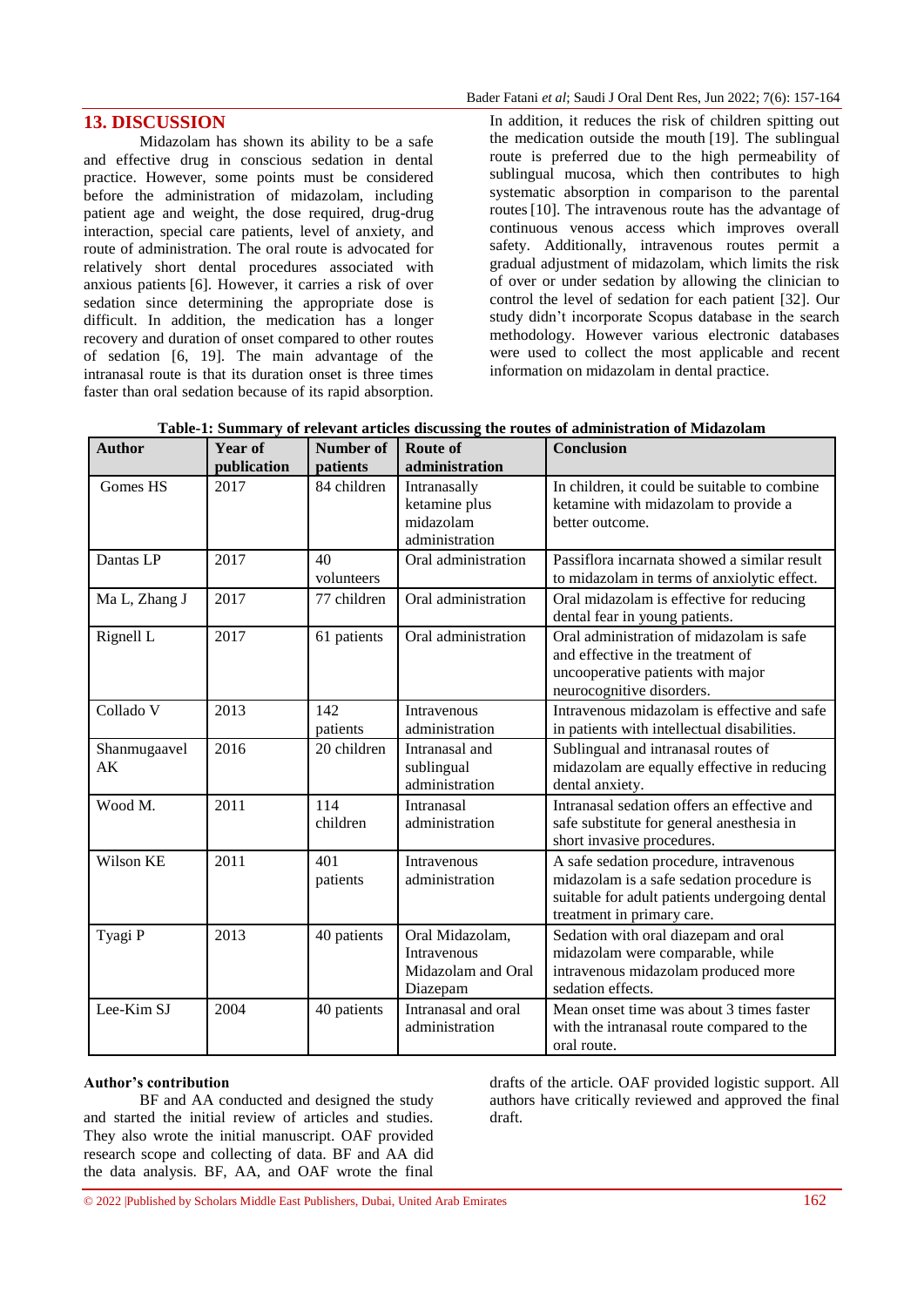# **REFERENCES**

1. Sivaramakrishnan, G., & Sridharan, K. (2017). Nitrous Oxide and Midazolam Sedation: A Systematic Review and Meta-Analysis. *Anesthesia progress*, *64*(2), 59–65.

<https://doi.org/10.2344/anpr-63-03-06>

- 2. Dantas, L. P., de Oliveira-Ribeiro, A., de Almeida-Souza, L. M., & Groppo, F. C. (2017). Effects of passiflora incarnata and midazolam for control of anxiety in patients undergoing dental extraction. *Medicina oral, patologia oral y cirugia bucal*, 22(1), e95–e101. <https://doi.org/10.4317/medoral.21140>
- 3. Chen, Q., Wang, L., Ge, L., Gao, Y., & Wang, H. (2015). The anxiolytic effect of midazolam in third molar extraction: a systematic review. *PloS one*, *10*(4), e0121410. <https://doi.org/10.1371/journal.pone.0121410>
- 4. Gomes, H. S., Miranda, A. R., Viana, K. A., Batista, A. C., Costa, P. S., Daher, A., Machado, G. C., Sado-Filho, J., Vieira, L. A., Corrêa-Faria, P., Hosey, M. T., & Costa, L. R. (2017). Intranasal sedation using ketamine and midazolam for pediatric dental treatment (NASO): study protocol for a randomized controlled trial. *Trials*, *18*(1), 172.<https://doi.org/10.1186/s13063-017-1919-2>
- 5. Lobb, D., Clarke, A., & Lai, H. (2018). Administration order of midazolam/fentanyl for moderate dental sedation. *Journal of dental anesthesia and pain medicine*, *18*(1), 47–56. <https://doi.org/10.17245/jdapm.2018.18.1.47>
- 6. Shabbir, A., Bhat, S. S., Sundeep Hegde, K., & Salman, M. (2011). Comparison of oral midazolam and triclofos in conscious sedation of uncooperative children. *The Journal of clinical pediatric dentistry*, *36*(2), 189–196. [https://doi.org/10.17796/jcpd.36.2.0346178414pvw](https://doi.org/10.17796/jcpd.36.2.0346178414pvw865) [865](https://doi.org/10.17796/jcpd.36.2.0346178414pvw865)
- 7. Vasakova, J., Duskova, J., Lunackova, J., Drapalova, K., Zuzankova, L., Starka, L., Duskova, M., & Broukal, Z. (2020). Midazolam and its effect on vital signs and behavior in children under conscious sedation in dentistry. *Physiological research*, *69*(Suppl 2), S305–S314. <https://doi.org/10.33549/physiolres.934511>
- 8. Blumer, S., Peretz, B., Zisman, G., & Ratson, T. (2017). Effect of Sedation with Midazolam and Time to Discharge among Pediatric Dental Patients. *The Journal of clinical pediatric dentistry*, *41*(5), 384–387. <https://doi.org/10.17796/1053-4628-41.5.384>
- 9. Rignell, L., Mikati, M., Wertsén, M., & Hägglin, C. (2017). Sedation with orally administered midazolam in elderly dental patients with major neurocognitive disorder. *Gerodontology*, *34*(3), 299–305.<https://doi.org/10.1111/ger.12262>
- 10. Shanmugaavel, A. K., Asokan, S., Baby, J. J., Priya, G., & Gnana Devi, J. (2016). Comparison of Behavior and Dental Anxiety During Intranasal and Sublingual Midazolam Sedation - A Randomized

Controlled Trial. *The Journal of clinical pediatric dentistry*, *40*(1), 81–87. <https://doi.org/10.17796/1053-4628-40.1.81>

- 11. Wilson, K. E., Thorpe, R. J., McCabe, J. F., & Girdler, N. M. (2011). Complications associated with intravenous midazolam sedation in anxious dental patients. *Primary dental care: journal of the Faculty of General Dental Practitioners*   $(UK), 18(4),$  161–166. <https://doi.org/10.1308/135576111797512801>
- 12. Papineni McIntosh, A., Ashley, P. F., & Lourenço-Matharu, L. (2015). Reported side effects of intravenous midazolam sedation when used in paediatric dentistry: a review. *International journal of paediatric dentistry*, *25*(3), 153–164. <https://doi.org/10.1111/ipd.12127>
- 13. Zaporowska-Stachowiak, I., Szymański, K., Oduah, M. T., Stachowiak-Szymczak, K., Łuczak, J., & Sopata, M. (2019). Midazolam: Safety of use in palliative care: A systematic critical review. *Biomedicine & pharmacotherapy = Biomedecine & pharmacotherapie*, *114*, 108838. <https://doi.org/10.1016/j.biopha.2019.108838>
- 14. Ong, C. K., Seymour, R. A., & Tan, J. M. (2004). Sedation with midazolam leads to reduced pain after dental surgery. *Anesthesia and analgesia*, *98*(5). [https://doi.org/10.1213/01.ane.0000111107.18755.](https://doi.org/10.1213/01.ane.0000111107.18755.cc) [cc](https://doi.org/10.1213/01.ane.0000111107.18755.cc)
- 15. Ashley, P. F., Chaudhary, M., & Lourenço-Matharu, L. (2018). Sedation of children undergoing dental treatment. *The Cochrane database of systematic reviews*, *12*(12), CD003877. <https://doi.org/10.1002/14651858.CD003877.pub5>
- 16. Azevedo, I. D., Ferreira, M. A., da Costa, A. P., Bosco, V. L., & Moritz, R. D. (2013). Efficacy and safety of midazolam for sedation in pediatric dentistry: a controlled clinical trial. *Journal of dentistry for children (Chicago, Ill.)*, *80*(3), 133– 138.
- 17. Xia, B., Liu, K. Y., Wang, C. L., Sun, L. J., & Ge, L. H. (2010). *Beijing da xue xue bao. Yi xue ban = Journal of Peking University. Health sciences*, *42*(1), 78–81.
- 18. Tyagi, P., Tyagi, S., & Jain, A. (2013). Sedative effects of oral midazolam, intravenous midazolam and oral diazepam in the dental treatment of children. *The Journal of clinical pediatric dentistry*, 37(3), 301–305. [https://doi.org/10.17796/jcpd.37.3.6u482603r03885](https://doi.org/10.17796/jcpd.37.3.6u482603r0388558) [58](https://doi.org/10.17796/jcpd.37.3.6u482603r0388558)
- 19. Peerbhay, F., & Elsheikhomer, A. M. (2016). Intranasal Midazolam Sedation in a Pediatric Emergency Dental Clinic. *Anesthesia progress*, *63*(3), 122–130. <https://doi.org/10.2344/15-00016.1>
- 20. Capp, P. L., de Faria, M. E., Siqueira, S. R., Cillo, M. T., Prado, E. G., & de Siqueira, J. T. (2010). Special care dentistry: Midazolam conscious sedation for patients with neurological